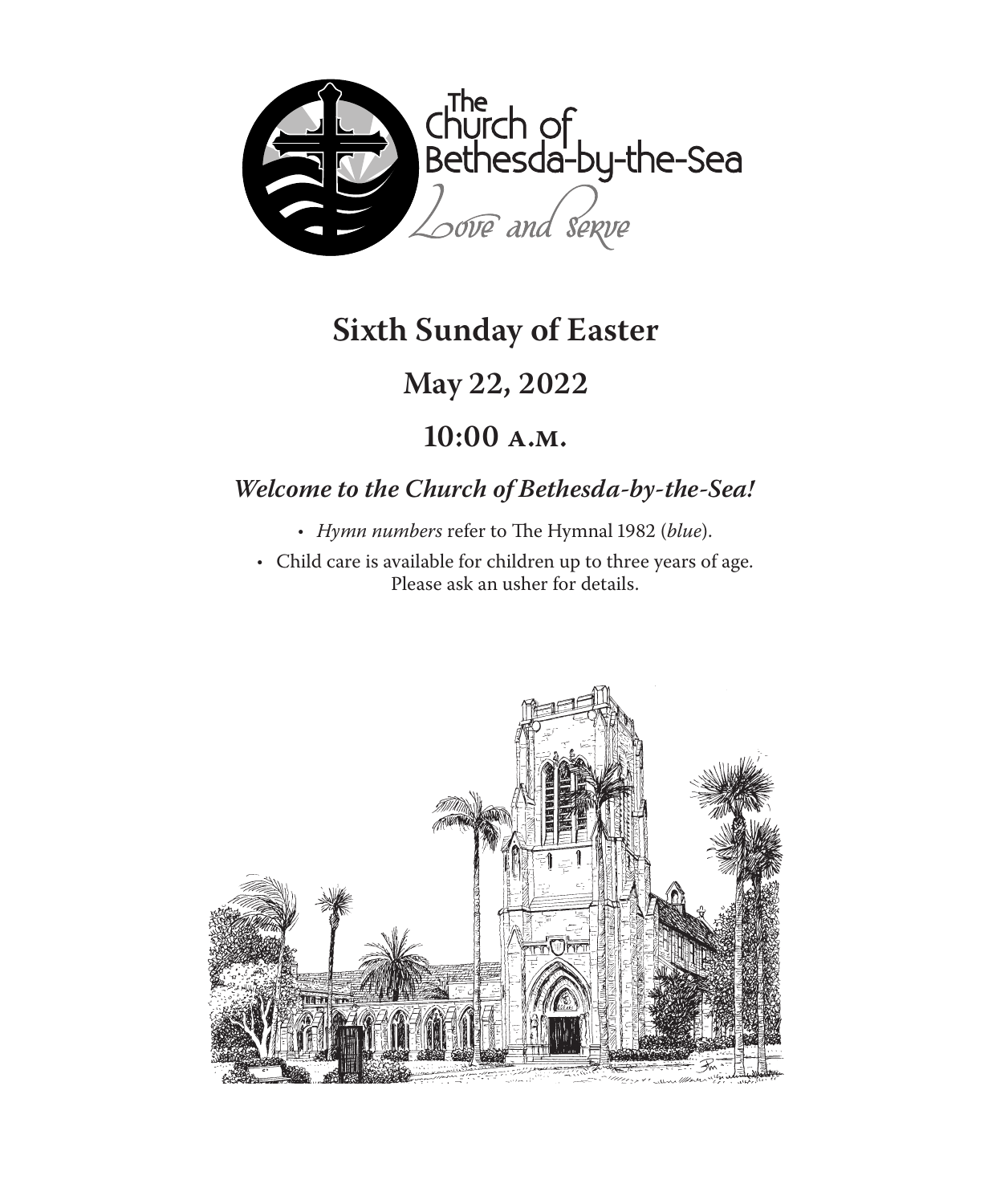## **10:00 a.m. Holy Eucharist: Rite II**

| <b>PRELUDES</b>                                                                                           | Voluntary in G<br>Adagio in E                                                                                                                                                                                                                                                                                                               | John Stanley (1712-1786)<br>Frank Bridge (1879-1941) |
|-----------------------------------------------------------------------------------------------------------|---------------------------------------------------------------------------------------------------------------------------------------------------------------------------------------------------------------------------------------------------------------------------------------------------------------------------------------------|------------------------------------------------------|
| The congregation stands as the hymn is introduced.                                                        |                                                                                                                                                                                                                                                                                                                                             |                                                      |
| <b>HYMN 191</b>                                                                                           | Alleluia, alleluia! Hearts and voices heavenward raise                                                                                                                                                                                                                                                                                      | Lux eoi                                              |
|                                                                                                           | <b>THE WORD OF GOD</b>                                                                                                                                                                                                                                                                                                                      |                                                      |
| <b>EASTER ACCLAMATION</b><br><b>CELEBRANT</b><br><b>PEOPLE</b><br>The Celebrant continues.<br>Lord. Amen. | Alleluia. Christ is risen.<br>The Lord is risen indeed. Alleluia.<br>Almighty God, to you all hearts are open, all desires known, and from you no secrets<br>are hid: Cleanse the thoughts of our hearts by the inspiration of your Holy Spirit, that<br>we may perfectly love you, and worthily magnify your holy Name; through Christ our |                                                      |
| <b>GLORIA</b>                                                                                             | $H82 S - 278$                                                                                                                                                                                                                                                                                                                               | William Mathias (1934–1992)                          |
|                                                                                                           | 1. Glo-ry to God in the                                                                                                                                                                                                                                                                                                                     | high-est,<br>and                                     |
| peace to his peo-ple on                                                                                   | 2. Lord God,<br>earth.                                                                                                                                                                                                                                                                                                                      | heaven - ly King,<br>al -                            |
| might - y God                                                                                             | Fa-ther,<br>wor-ship you, we<br>and<br>we                                                                                                                                                                                                                                                                                                   | give you thanks, we                                  |
| praise<br>you                                                                                             | for<br>3. Lord<br>glo<br>your<br>ry.                                                                                                                                                                                                                                                                                                        | $\bullet$<br>Christ,<br>$[e - sus]$                  |
| on - ly Son of the                                                                                        | Fa - ther,<br>Lord God,                                                                                                                                                                                                                                                                                                                     | Lamb<br>of God, 4.you                                |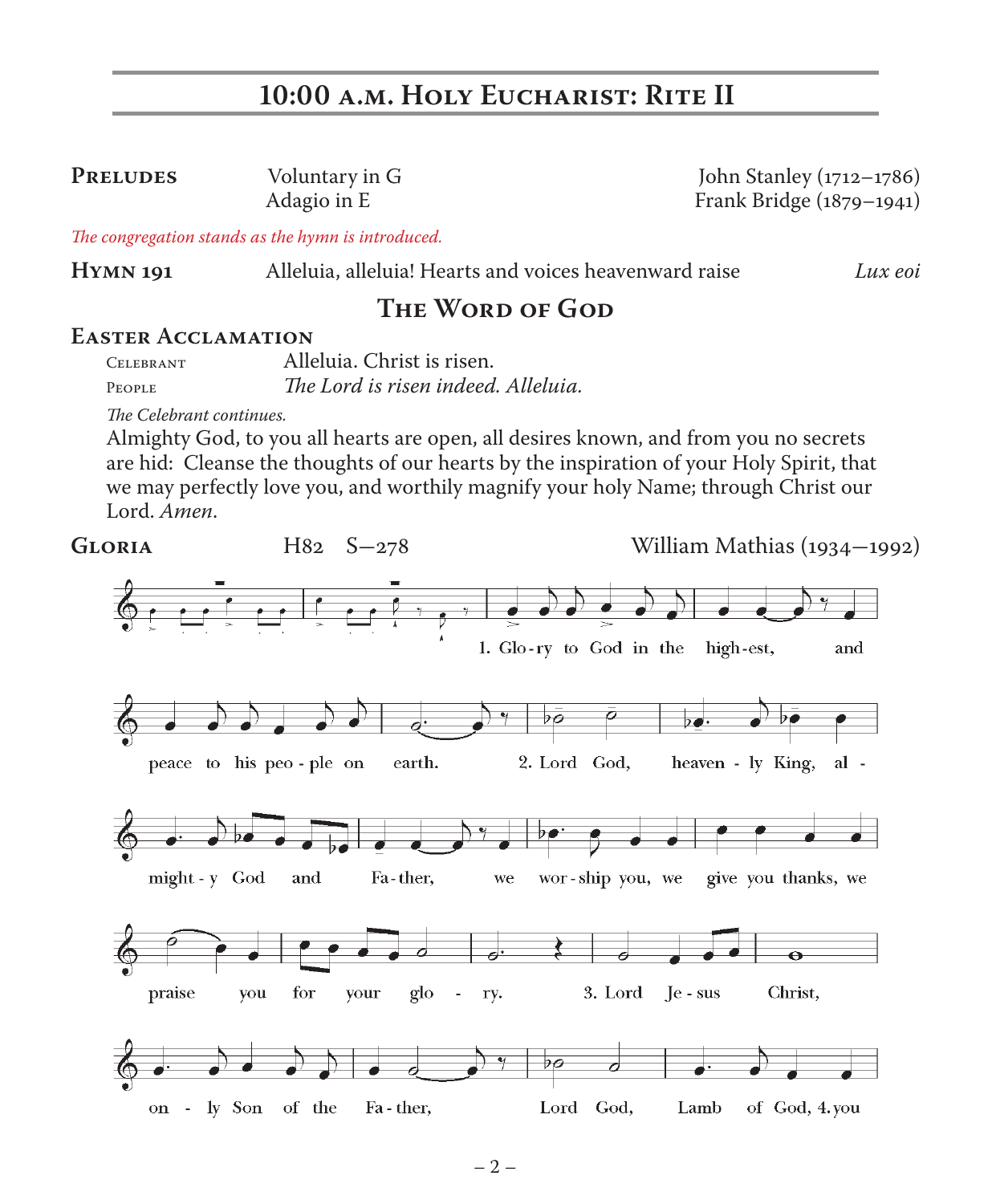

#### **SALUTATION**

| <b>CELEBRANT</b> | The Lord be with you. |
|------------------|-----------------------|
| PEOPLE           | And also with you.    |
| CELEBRANT        | Let us pray.          |

## **Collect of the Day**

O God, you have prepared for those who love you such good things as surpass our understanding: Pour into our hearts such love towards you, that we, loving you in all things and above all things, may obtain your promises, which exceed all that we can desire; through Jesus Christ our Lord, who lives and reigns with you and the Holy Spirit, one God, for ever and ever. *Amen.*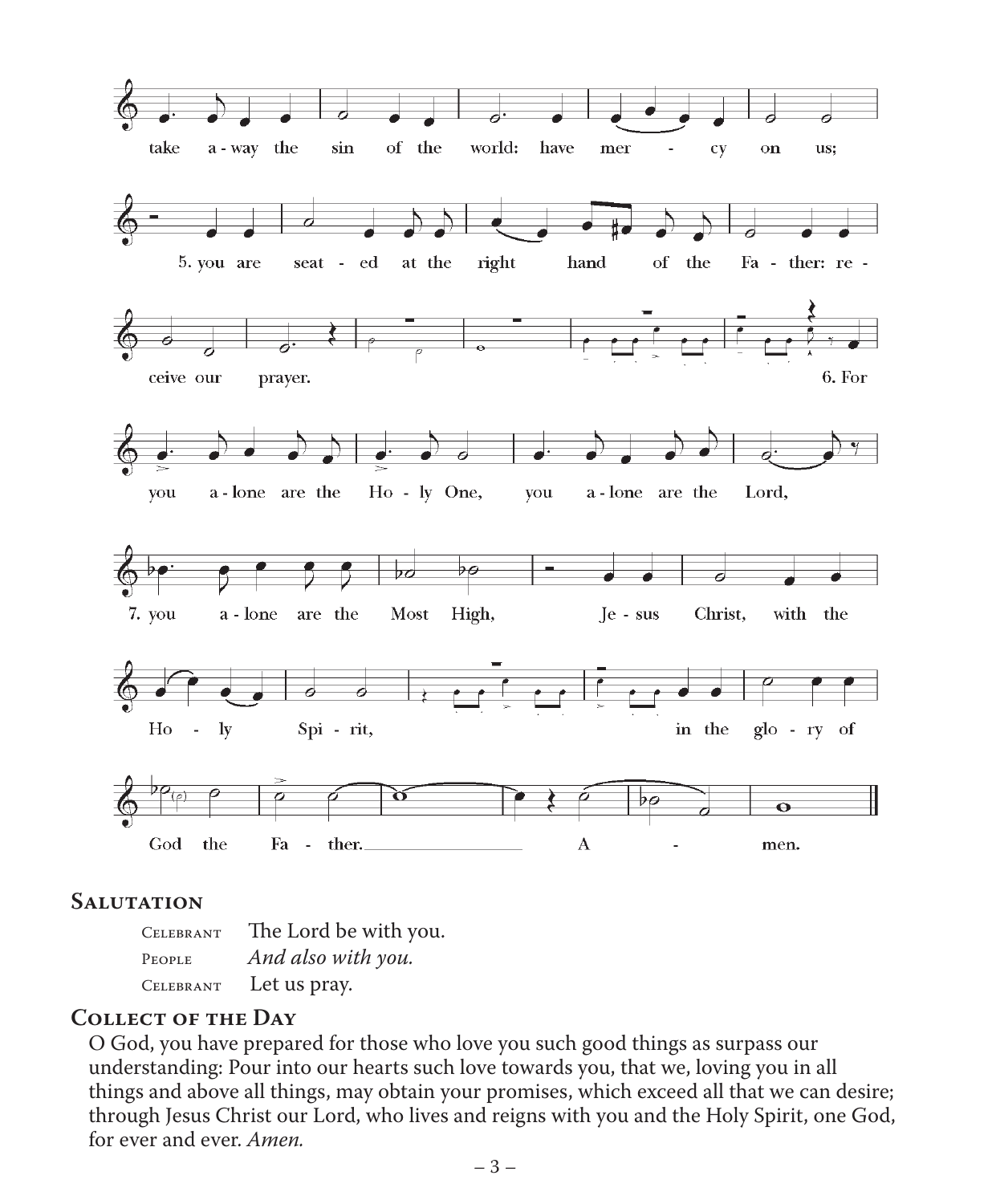#### *The congregation is seated.*

**Lesson** Acts 16:9-15

During the night Paul had a vision: there stood a man of Macedonia pleading with him and saying, "Come over to Macedonia and help us." When he had seen the vision, we immediately tried to cross over to Macedonia, being convinced that God had called us to proclaim the good news to them. We set sail from Troas and took a straight course to Samothrace, the following day to Neapolis, and from there to Philippi, which is a leading city of the district of Macedonia and a Roman colony. We remained in this city for some days. On the sabbath day we went outside the gate by the river, where we supposed there was a place of prayer; and we sat down and spoke to the women who had gathered there. A certain woman named Lydia, a worshiper of God, was listening to us; she was from the city of Thyatira and a dealer in purple cloth. The Lord opened her heart to listen eagerly to what was said by Paul. When she and her household were baptized, she urged us, saying, "If you have judged me to be faithful to the Lord, come and stay at my home." And she prevailed upon us.

Reader The Word of the Lord. People *Thanks be to God.* 

## **PSALM 67** Anglican chant by Herbert Howells (1892–1983)

*Sung by the choir.*

- 1 May God be merciful to us and bless us, \* show us the light of his countenance and come to us.
- 2 Let your ways be known upon earth, \* your saving health among all nations.
- 3 Let the peoples praise you, O God; \* let all the peoples praise you.
- 4 Let the nations be glad and sing for joy, \* for you judge the peoples with equity and guide all the nations upon earth.
- 5 Let the peoples praise you, O God; \* let all the peoples praise you.
- 6 The earth has brought forth her increase; \* may God, our own God, give us his blessing.
- 7 May God give us his blessing, \* and may all the ends of the earth stand in awe of him.

## **LESSON** Revelation 21:10, 22–22:5

In the spirit the angel carried me away to a great, high mountain and showed me the holy city Jerusalem coming down out of heaven from God. I saw no temple in the city, for its temple is the Lord God the Almighty and the Lamb. And the city has no need of sun or moon to shine on it, for the glory of God is its light, and its lamp is the Lamb. The nations will walk by its light, and the kings of the earth will bring their glory into it. Its gates will never be shut by day-and there will be no night there. People will bring into it the glory and the honor of the nations. But nothing unclean will enter it, nor anyone who practices abomination or falsehood, but only those who are written in the Lamb's book of life.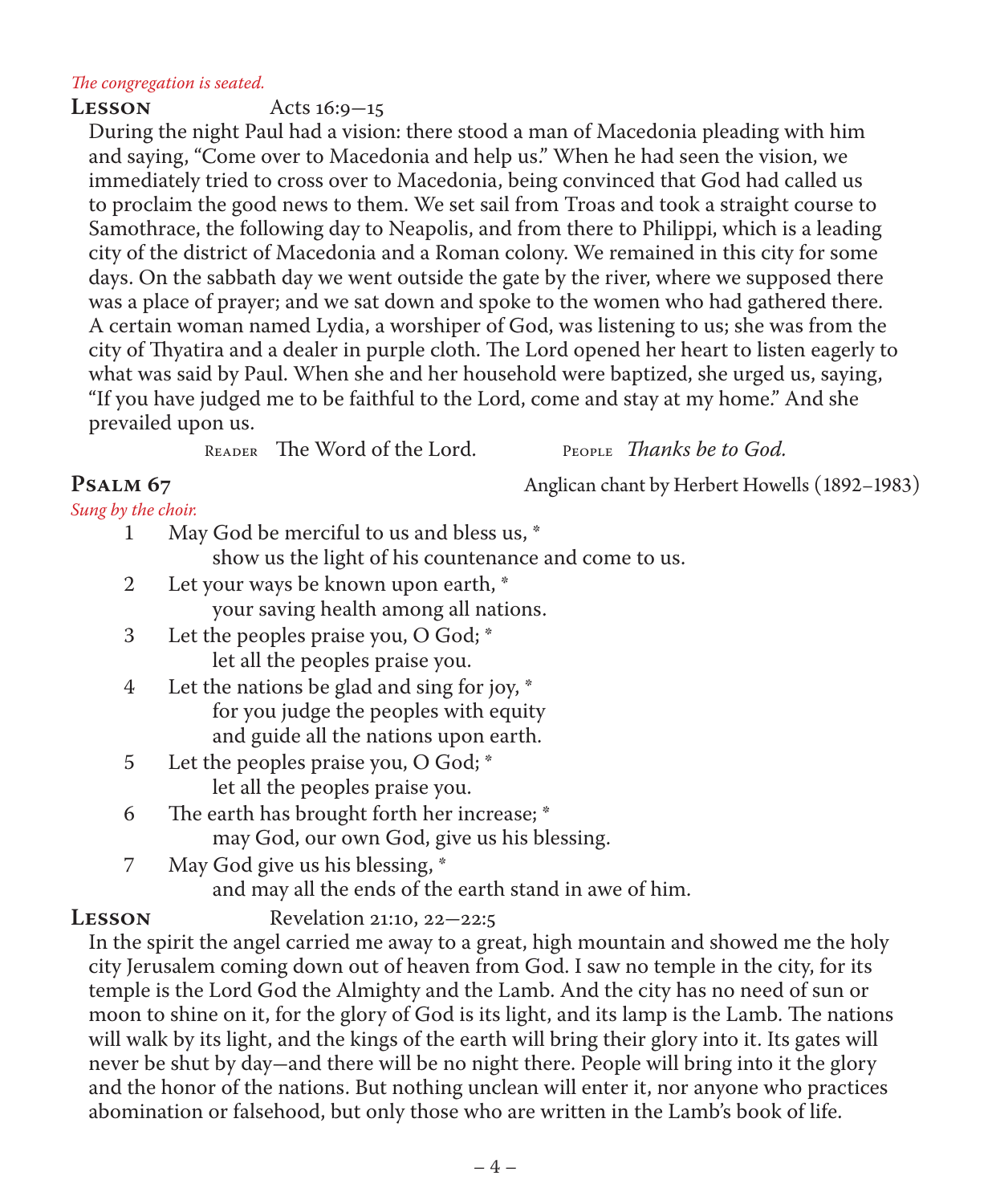Then the angel showed me the river of the water of life, bright as crystal, flowing from the throne of God and of the Lamb through the middle of the street of the city. On either side of the river is the tree of life with its twelve kinds of fruit, producing its fruit each month; and the leaves of the tree are for the healing of the nations. Nothing accursed will be found there any more. But the throne of God and of the Lamb will be in it, and his servants will worship him; they will see his face, and his name will be on their foreheads. And there will be no more night; they need no light of lamp or sun, for the Lord God will be their light, and they will reign forever and ever.

|                                                    | READER The Word of the Lord.          | PEOPLE Thanks be to God. |       |
|----------------------------------------------------|---------------------------------------|--------------------------|-------|
| The congregation stands as the hymn is introduced. |                                       |                          |       |
| <b>Hymn 488</b>                                    | Be thou my vision, O Lord of my heart |                          | Slane |

[descant by Stuart Forster]

**Gospel** John 14:23-29 Deacon The Holy Gospel of our Lord Jesus Christ,

according to John.

People *Glory to you, Lord Christ.*

Jesus said to Judas (not Iscariot), "Those who love me will keep my word, and my Father will love them, and we will come to them and make our home with them. Whoever does not love me does not keep my words; and the word that you hear is not mine, but is from the Father who sent me. "I have said these things to you while I am still with you. But the Advocate, the Holy Spirit, whom the Father will send in my name, will teach you everything, and remind you of all that I have said to you. Peace I leave with you; my peace I give to you. I do not give to you as the world gives. Do not let your hearts be troubled, and do not let them be afraid. You heard me say to you, 'I am going away, and I am coming to you.' If you loved me, you would rejoice that I am going to the Father, because the Father is greater than I. And now I have told you this before it occurs, so that when it does occur, you may believe."

> Deacon The Gospel of the Lord. People *Praise to you, Lord Christ.*

**The Sermon** The Rev. Dr. Bob Dannals *A brief period of silence follows the Sermon.*

## **Nicene Creed**

*We believe in one God, the Father, the Almighty, maker of heaven and earth, of all that is, seen and unseen.*

*We believe in one Lord, Jesus Christ, the only Son of God, eternally begotten of the Father, God from God, Light from Light, true God from true God, begotten, not made, of one Being with the Father. Through him all things were made. For us and for our salvation he came down from heaven: by the power of the Holy Spirit he became incarnate from the Virgin Mary, and was made man.*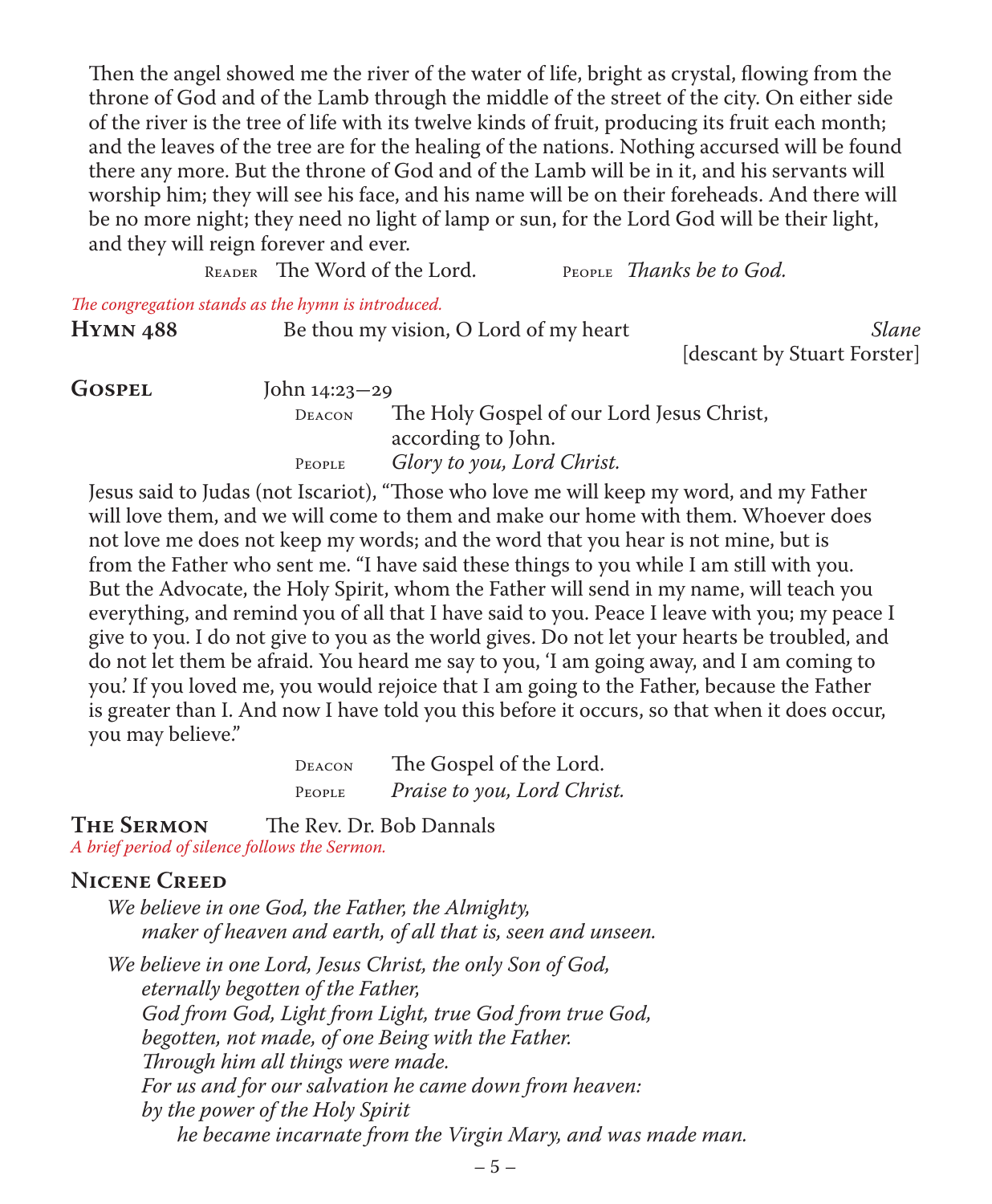*For our sake he was crucified under Pontius Pilate; he suffered death and was buried. On the third day he rose again in accordance with the Scriptures; he ascended into heaven and is seated at the right hand of the Father. He will come again in glory to judge the living and the dead, and his kingdom will have no end.*

*We believe in the Holy Spirit, the Lord, the giver of life, who proceeds from the Father and the Son. With the Father and the Son he is worshiped and glorified. He has spoken through the Prophets. We believe in one holy catholic and apostolic Church. We acknowledge one baptism for the forgiveness of sins. We look for the resurrection of the dead, and the life of the world to come. Amen.*

## **Prayers of the People** Form V

In peace, let us pray to the Lord, saying, "Lord, have mercy".

For the holy Church of God, that it may be filled with truth and love, and be found without fault at the day of your coming, we pray to you, O Lord.

*Lord, have mercy.*

For Justin, the Archbishop of Canterbury; Michael, our Presiding Bishop; Peter, our Bishop; for all bishops and other ministers, and for all the holy people of God, we pray to you, O Lord.

*Lord, have mercy.*

For all who fear God and believe in you, Lord Christ, that our divisions may cease, and that all may be one as you and the Father are one, we pray to you, O Lord.

*Lord, have mercy.*

For the mission of the Church, that in faithful witness it may preach the Gospel to the ends of the earth, we pray to you, O Lord.

*Lord, have mercy.*

For the peace of the world, that a spirit of respect and forbearance may grow among nations and peoples, we pray to you, O Lord.

*Lord, have mercy.*

For those in positions of public trust, that they may serve justice, and promote the dignity and freedom of every person, we pray to you, O Lord. *Lord, have mercy.*

For the poor, the persecuted, the sick, and all who suffer; for refugees, prisoners, and all who are in danger; that they may be relieved and protected, we pray to you, O Lord. *Lord, have mercy.*

For this congregation, that we may be delivered from hardness of heart, and show forth your glory in all that we do, we pray to you, O Lord. *Lord, have mercy.*

– 6 –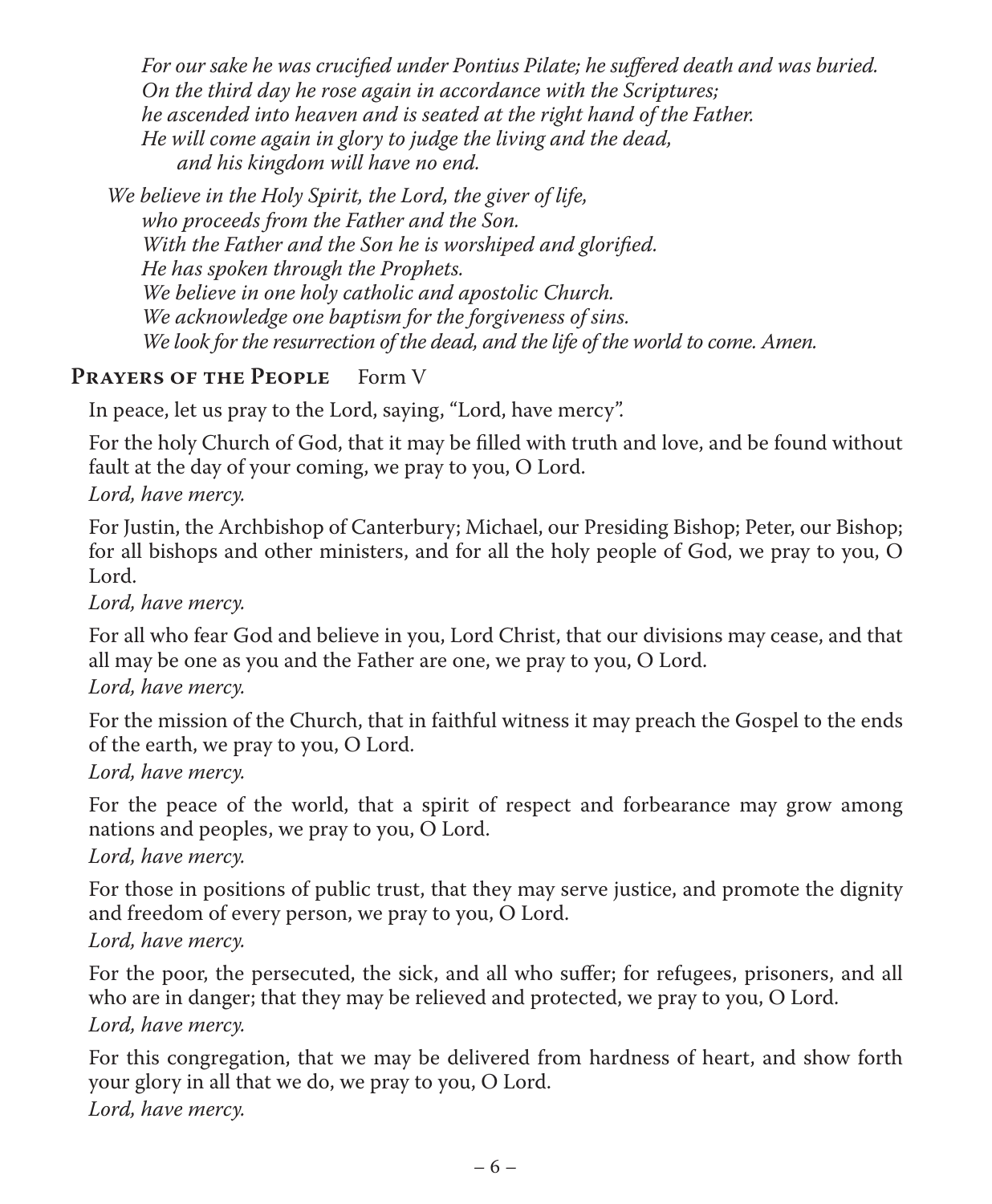For all who have commended themselves to our prayers; for our families, friends, and neighbors; that being freed from anxiety, they may live in joy, peace, and health, we pray to you, O Lord.

*Lord, have mercy.*

For \_\_\_\_\_\_\_\_\_\_\_\_, we pray to you, O Lord.

*Lord, have mercy.*

For all who have died in the communion of your Church, and those whose faith is known to you alone, that, with all the saints, they may have rest in that place where there is no pain or grief, but life eternal, we pray to you, O Lord. *Lord, have mercy.*

Rejoicing in the fellowship of all the saints, let us commend ourselves, and one another, and all our life to Christ our God.

*To you, O Lord our God.*

### *Silence.*

*The Celebrant adds a concluding Collect.*

## **The Peace**

| CELEBRANT | The peace of the Lord be always with you. |
|-----------|-------------------------------------------|
| PEOPLE    | And also with you.                        |

## **Recognition of High School and College Graduates**

| <b>Whitney Brown</b>    | Ashley Kelly      | John Michael Schumacher |
|-------------------------|-------------------|-------------------------|
| Kate St. Claire Deviney | Elizabeth Lavin   | Emma Stanfield          |
| Lily Diffenderfer       | Charlie Lorentzen | Will Sober              |
| Noor Farooq             | Erlande Saintil   | Alexandra Williams      |
| Harrison Fisher         | Evan Schlett      | Olivia Williams         |

## **Greeting and Announcements**

## **The Holy Communion**

## **Offertory**

*Members of the congregation will present the offerings and oblations of our life and labor to the Lord.*

# **ANTHEM**<br>The secret of Christ

## Richard Shephard  $(1949-2021)$

For a long time I have held my peace, but now will I speak. I will lead the blind in a way they know not, in paths that they have not known I will guide them. I will turn their darkness into light, and I will not forsake them. And he showed me a pure river of the water of life, clear as crystal, proceeding out of the throne of God; and on either side of the river was there a tree of life, and the leaves of the tree were for the healing of the nations. Help us, Lord, to persevere in prayer with minds awake and thankful hearts, that we may share the secret of Christ with those we meet on our earthly pilgrimage, following in the steps of Jesus, our Master and our friend. Amen.

Text from Isaiah 42:14–16, Revelation 22:1–3, and The Pilgrim Prayer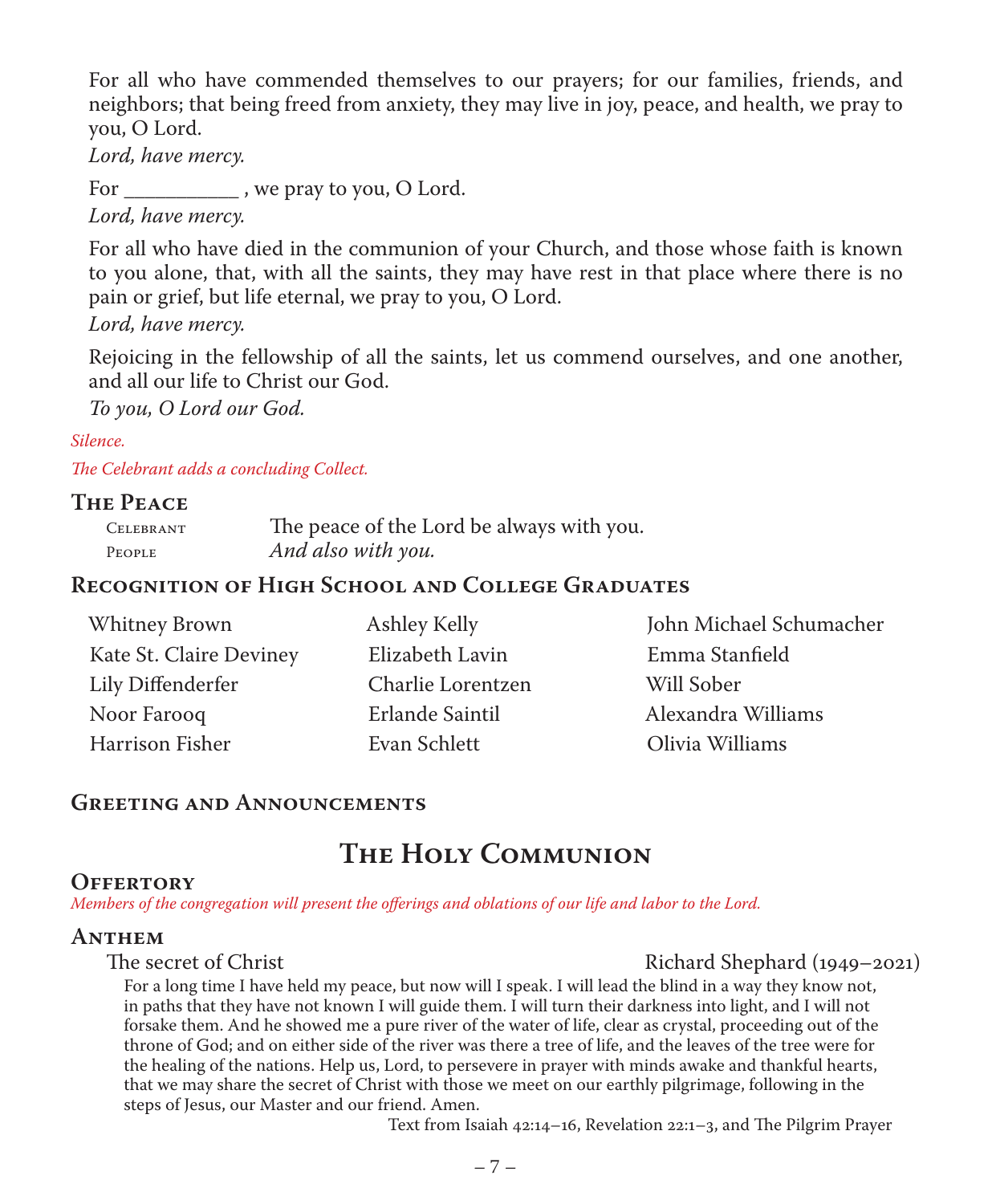The congregation stands as the gifts are brought forward.

**Presentation and Easter Doxology** *Lasst uns erfreuen*



## **The Great Thanksgiving**

| <b>CELEBRANT</b>           | The Lord be with you.                                                                 |
|----------------------------|---------------------------------------------------------------------------------------|
| PEOPLE                     | And also with you.                                                                    |
| CELEBRANT<br>PEOPLE        | Lift up your hearts.<br>We lift them to the Lord.                                     |
| <b>CELEBRANT</b><br>PEOPLE | Let us give thanks to the Lord our God.<br>It is right to give our thanks and praise. |
|                            |                                                                                       |

#### *The Celebrant proceeds*

It is right, and good and joyful thing, always and everywhere to give thanks to you, Father Almighty, Creator of heaven and earth.

But chiefly are we bound to praise you for the glorious resurrection of your Son Jesus Christ our Lord; for he is the true Paschal Lamb, who was sacrificed for us, and has taken away the sin of the world. By his death he has destroyed death, and by his rising to life again he has won for us everlasting life.

All thanks and praise are yours at all times and in all places, our true and loving God; through Jesus Christ, your eternal Word, the Wisdom from on high by whom you created all things. You laid the foundations of the world and enclosed the sea when it burst out from the womb; you brought forth all creatures of the earth and gave breath to humankind.

Wondrous are you, Holy One of Blessing, all you create is a sign of hope for our journey; And so as the morning stars sing your praises we join the heavenly beings and all creation as we shout with joy: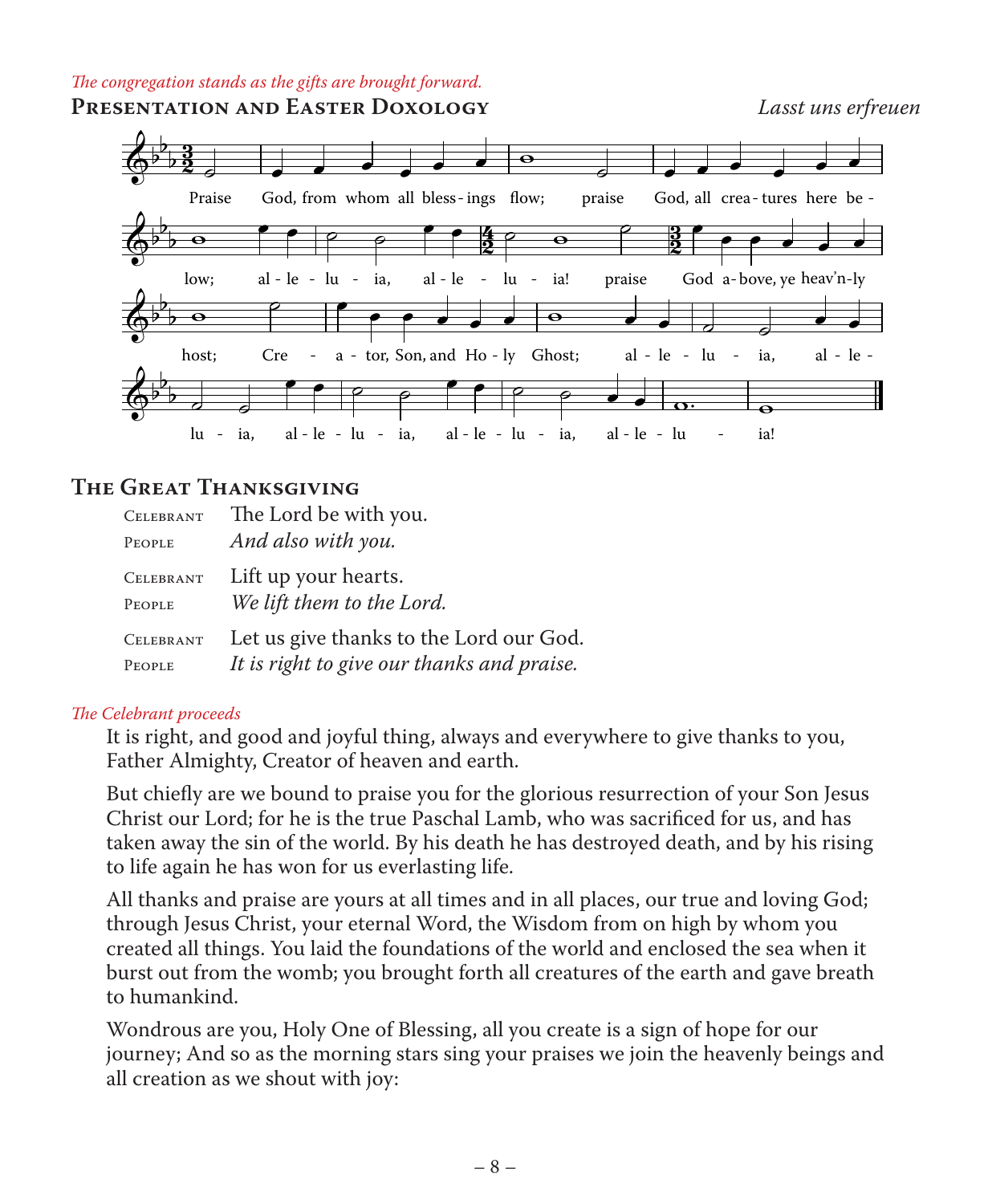

*The congregation may stand or kneel, and the Celebrant continues*

Glory and honor are yours, Creator of all, your Word has never been silent; you called a people to yourself, as a light to the nations, you delivered them from bondage and led them to a land of promise. Of your grace, you gave Jesus to be human, to share our life, to proclaim the coming of your holy reign and give himself for us, a fragrant offering.

Through Jesus Christ our Redeemer, you have freed us from sin, brought us into your life, reconciled us to you, and restored us to the glory you intend for us.

We thank you that on the night before he died for us Jesus took bread, and when he had given thanks to you, he broke it, gave it to his friends and said "Take, eat, this is my Body, broken for you. Do this for the remembrance of me."

After supper Jesus took the cup of wine, said the blessing, gave it to his friends and said: "Drink this, all of you: this cup is the new Covenant in my Blood, poured out for you and for all for the forgiveness of sins. Do this for the remembrance of me."

And so, remembering all that was done for us: the cross, the tomb, the resurrection and ascension, longing for Christ's coming in glory, and presenting to you these gifts your earth has formed and human hands have made, we acclaim you, O Christ:

People

*Dying, you destroyed our death. Rising, you restored our life. Christ Jesus, come in glory!*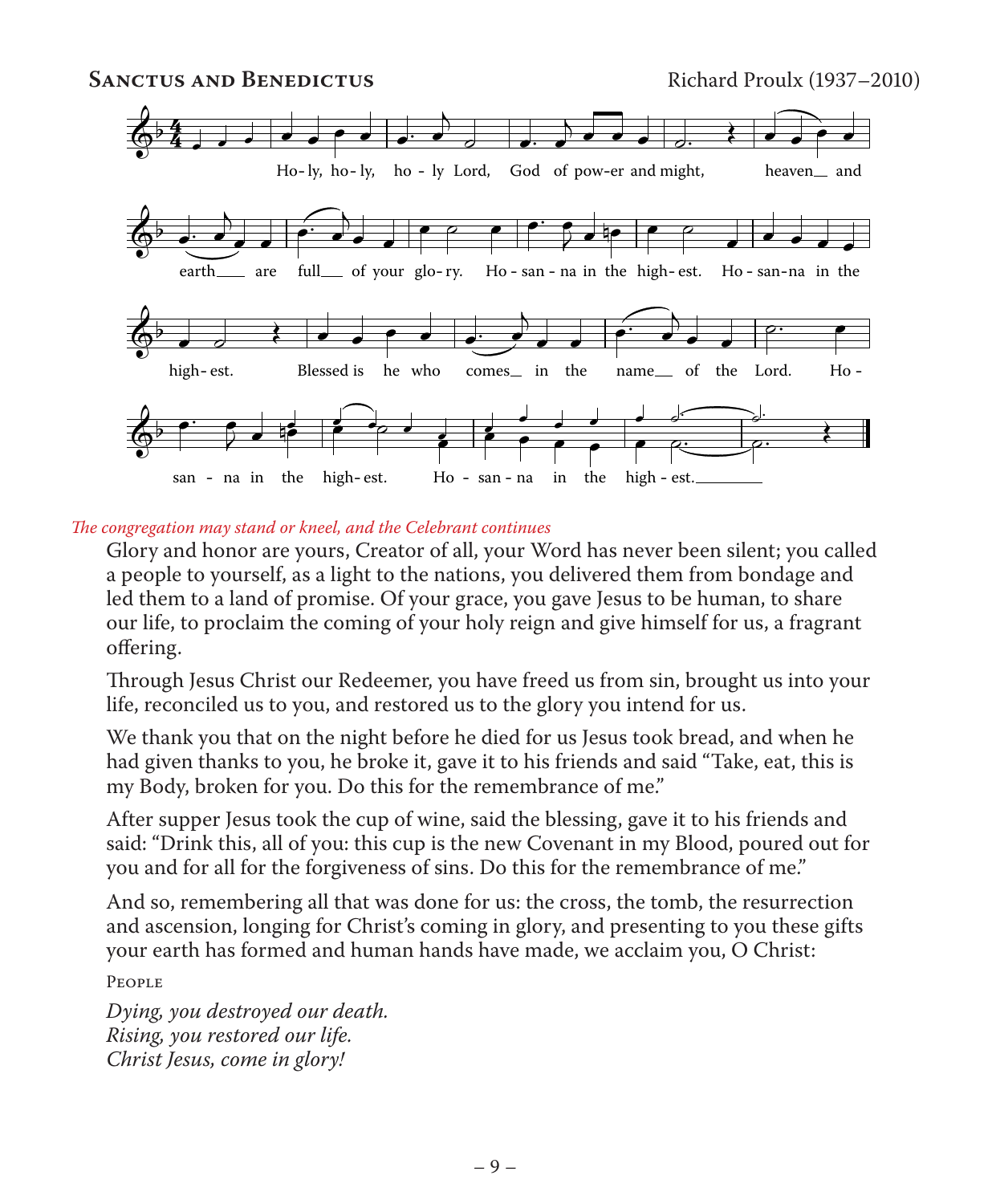Send your Holy Spirit upon us and upon these gifts of bread and wine that they may be to us the Body and Blood of your Christ. Grant that we, burning with your Spirit's power, may be a people of hope, justice, and love.

Giver of Life, draw us together in the Body of Christ, and in the fullness of time gather us with all your people into the joy of our true eternal home.

Through Christ and with Christ and in Christ, by the inspiration of your Holy Spirit, we worship you our God and Creator in voices of unending praise.

People

*Blessed are you now and forever. AMEN.*

And now, as our Savior Christ has taught us, we are bold to say,

CELEBRANT AND PEOPLE

And now, as our savior Christ has taught us, we are bold to say,<br><sub>Сецевкант анр Реорце</sub><br>Our Father, who art in heaven, hallowed be thy Name, thy kingdom come, thy will be *done, on earth as it is in heaven. Give us this day our daily bread. And forgive us our trespasses, as we forgive those who trespass against us. And lead us not into temptation,*  Michael Murray (b. 1974) Michael Murray (b. 1974) but deliver us from evil. For thine is the kingdom, and the power, and the glory, for ever *and ever. Amen.*



**CELEBRANT** 

The Gifts of God for the People of God.

## **Communion**

*Everyone is invited to Communion. Please come forward at the direction of the ushers. Our normal practice is to kneel at the rail, however, you may also stand. If you wish to receive a prayer blessing instead of Communion, please cross your arms over your chest to indicate your preference. To receive a gluten-free wafer, please request one from the minister.*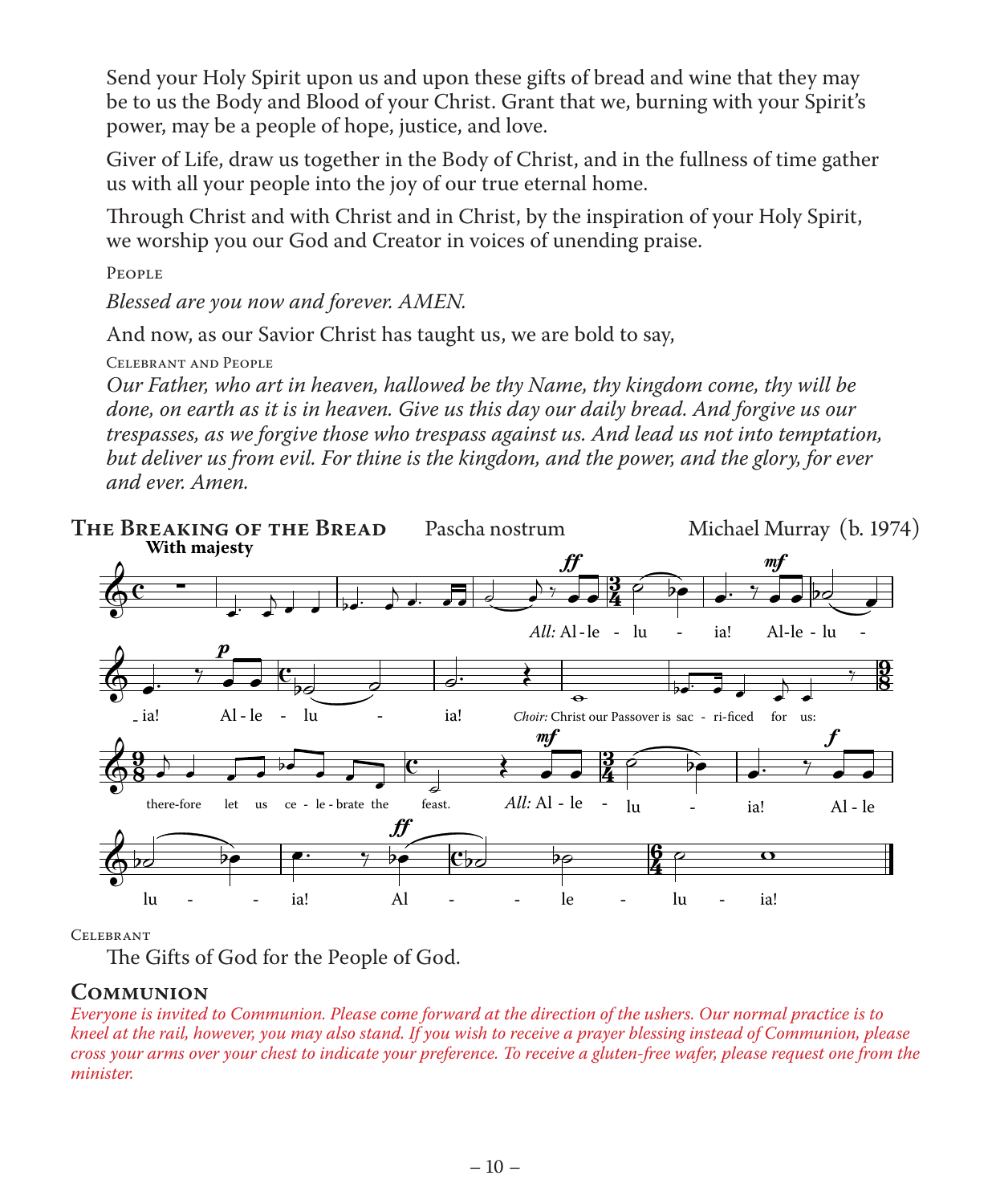During the Communion O Jesus, crowned with all renown *Kingsfold* 

Anthem Peace I leave with you and Amy Beach (1867–1944)

Peace I leave with you, I leave with you, my peace I give unto you. Not as the world giveth give I unto you. Let not your heart be troubled. John 14:27

### **Postcommunion Prayer**

Celebrant Let us pray.

Celebrant and People

*Almighty and everliving God, we thank you for feeding us with the spiritual food of the most precious Body and Blood of your Son our Savior Jesus Christ; and for assuring us in these holy mysteries that we are living members of the Body of your Son, and heirs of your eternal kingdom. And now, Father, send us out to do the work you have given us to do, to love and serve you as faithful witnesses of Christ our Lord. To him, to you, and to the Holy Spirit, be honor and glory, now and for ever. Amen.*

## **The Blessing**

| <b>HYMN</b> 417 | This is the feast of victory for our God                                                                    | <i>Festival Canticle</i> |
|-----------------|-------------------------------------------------------------------------------------------------------------|--------------------------|
| DISMISSAL       |                                                                                                             |                          |
| PEOPLE          | DEACON Go in peace to love and serve the Lord, Alleluia, alleluia!<br>Thanks be to God. Alleluia, alleluia! |                          |
| <b>POSTLUDE</b> | "Final" from Symphonie III                                                                                  | Louis Vierne (1870–1937) |
|                 | We pray for the repose of the soul of                                                                       |                          |

## *We pray for the repose of the soul of* Eohn Goodman Caroline Peet Johnson

*Prayers for healing and wholeness have been asked for...*Abby, Agata, Aiden, Andrea, Angel, Angela, Ann, Anne, April, Archer-Haynes family, Barbara, Benito, Bob, Bobbie, Brittany, Bryce, Brygida, Carl, Carol, Carol Ann, Carolyn, Catherine, Chris, Christine, Dan, Daniel, David, Davidson, Diane, Ed, Edward, Elaine, Elizabeth, Lorne, Lucas, Ellie, Ernie, Gabriel, Gloria, Goodman family, Heidi, Ian, Ite, James, Jamie, Jan, Jane, Jean, Jim, Joel, John, Johnston family, Joseph, Judah, Julie, Kate, Kathleen, Kathryn, Katie, Kelly, Kimball, Kinga, Landon, Lane, Larry, Laurie, Leslie, Lillian, Linda, Lisa, Lizz, Lourdes, Lydia, Lynn, Lynn Elaine, Mac, Marcia, Margot, Mariela, Mariette, Marilyn, Martie, Mary Elaine, Mary Elizabeth, Matthew, Melissa, Michael, Mireille, Murphy, Myrna, Nanci, Nancy, Natalya, Nicholas, Noah, Noreen, Norman, Otis, Padgett, Pat, Patrick, Patsy, Paul, Peg, Peggy, Peter, Regine, Richard, Ricki, Ruth, Ruthie, Sally, Sandra, Sandy, Sarah, Shannon, Shawn, Sheridan, Stahle family, Susan, Suzanne, Thompson family, Tico, Valerie, Vince, Walker, Wendy *and those serving our country…* Alex, Austin, Benjamin, Christian, Elizabeth, Eric, George, Harold, Herbert, John, Lee, Lorne, Luster, Michael, Mantis, Sean, Thomas, Tommy, and William.